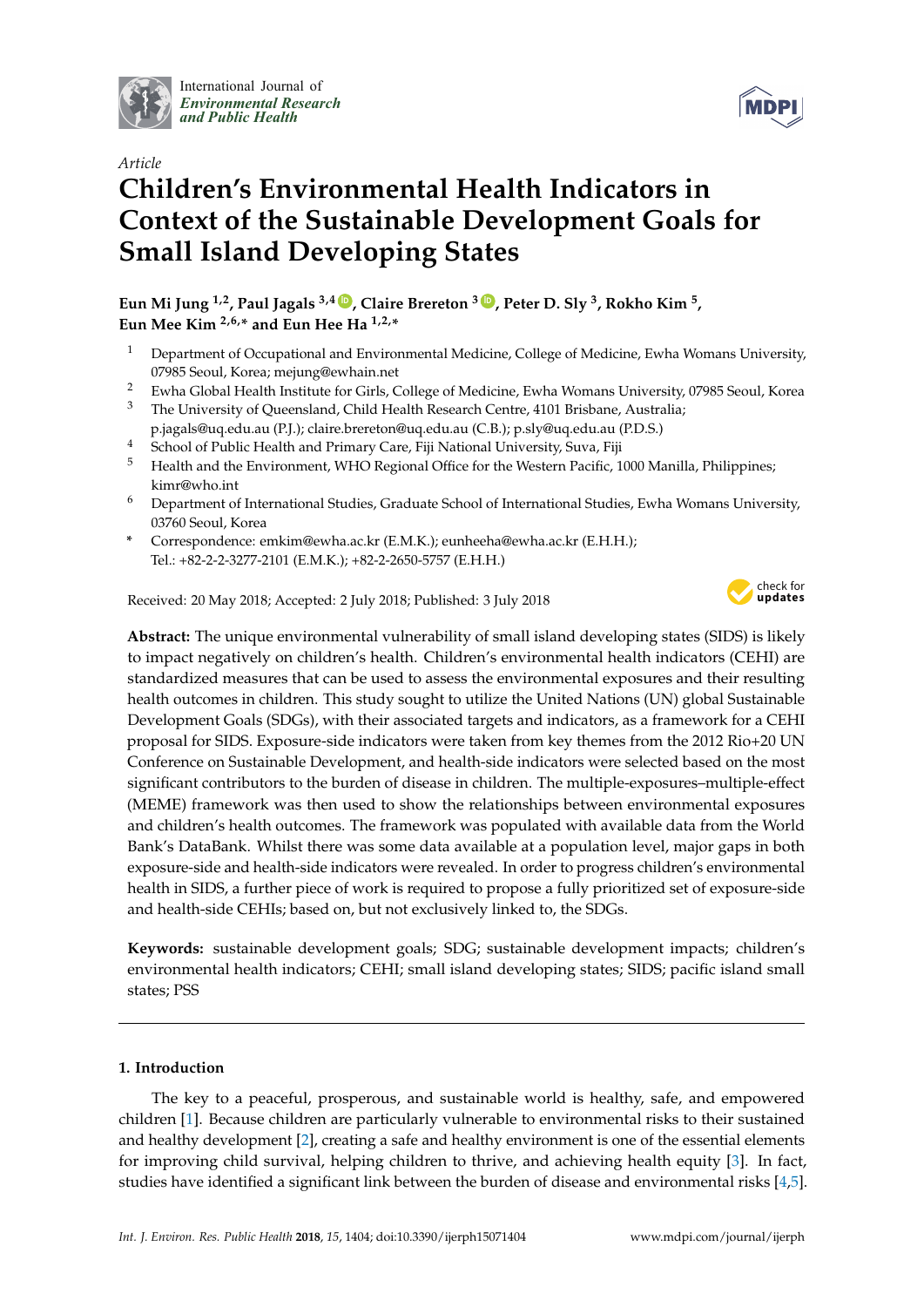Global estimates suggest that 26% of all childhood deaths, and a quarter of the disease burden in children aged under five, could be prevented by removing modifiable environmental risks [\[5\]](#page-9-4). The disease burden linked to the environment also tends to be higher in low- and middle-income countries (LMICs) [\[6\]](#page-9-5). However, relatively little attention has been paid to the role of the environment on children's health [\[7\]](#page-9-6).

The United Nations (UN) Sustainable Development Goals (SDGs) [\[8\]](#page-10-0) encourages an inter-sectoral approach to resolve the shortcomings of health goals in the Millennium Development Goals and the emerging environmental health challenges. Furthermore, the SDGs provide strong guidance for governments around the world, to monitor and assess their progress (or lack thereof) towards creating healthier environments for children [\[3\]](#page-9-2). The goals target several environmental health risk factors and provide the indicators to measure their status and progress towards reducing these risks [\[9\]](#page-10-1).

Disaggregated data collected through scientific, robust, and comprehensible indicators will play a crucial role in identifying and reaching children who have high risks of being exposed to environmental risks [\[1\]](#page-9-0). However, many LMICs will find it difficult to routinely collect such robust data because of the lack of suitable monitoring and surveillance tools integrated into systems of information flow and decision-making. Small island developing states (SIDS) are LMICs in a particularly vulnerable position, with high environmental vulnerability and low economic growth [\[10\]](#page-10-2). SIDS are examples of countries who will face significant challenges in measuring their progress toward creating the environments in which children could "survive, thrive, and transform" [\[3\]](#page-9-2).

Adopting indicators specifically for children is crucial for assessing, monitoring, and evaluating children's environmental health status [\[11\]](#page-10-3). Furthermore, the data derived from the indicators can be used to establish policies that help improve children's health and well-being and reduce environmental risks. SIDS, in common with other countries, have a significant political focus on progress towards the SDGs, and a number of the governments and international organizations routinely monitor and report the SDG indicators. Utilizing existing SDG indicators would have a number of benefits, including reduced burden of information collection and harmonization of measurements between countries.

This paper explores the extent to which the indicators related to environmental health risks and impacts under the SDG targets would inform policy makers of the status of children's environmental health. It is the premise of this paper that the SDG targets and their indicators will need to be supplemented and adapted to meet the unique requirements for measuring environmental health risks and impacts on children. The objective of this study was two-fold: (1) to illustrate how the selected SDG indicators can be employed for tracking children's environmental health status in SIDS and (2) to address the need for more child-specific and age disaggregated data to effectively monitor and evaluate children's environmental health in SIDS by presenting openly accessible data from the World Bank.

#### **2. Materials and Methods**

We reviewed the global indicator framework for the SDGs [\[12\]](#page-10-4) to select appropriate indicators that can be used to express the relationship between environmental exposures and health outcomes for children. The SDGs were adopted in 2015 by the United Nations, succeeding the expiring Millennium Development Goals (MDGs). They were intended to complete the 'unfinished business' of the MDGs and to extend the scope, addressing the global implications of development for all states and covering broad agendas such as biodiversity, sustainability, and pollution [\[13\]](#page-10-5). The 17 SDGs are broad goals, broken down into more detailed targets, with progress towards each target measured by a number of indicators (Figure [1\)](#page-2-0). Both targets and indicators may contain a range of topics and measures. A set of CEHI based on SDGs may therefore need to create a further subset of the indicators, with disaggregation as required to get child-specific data.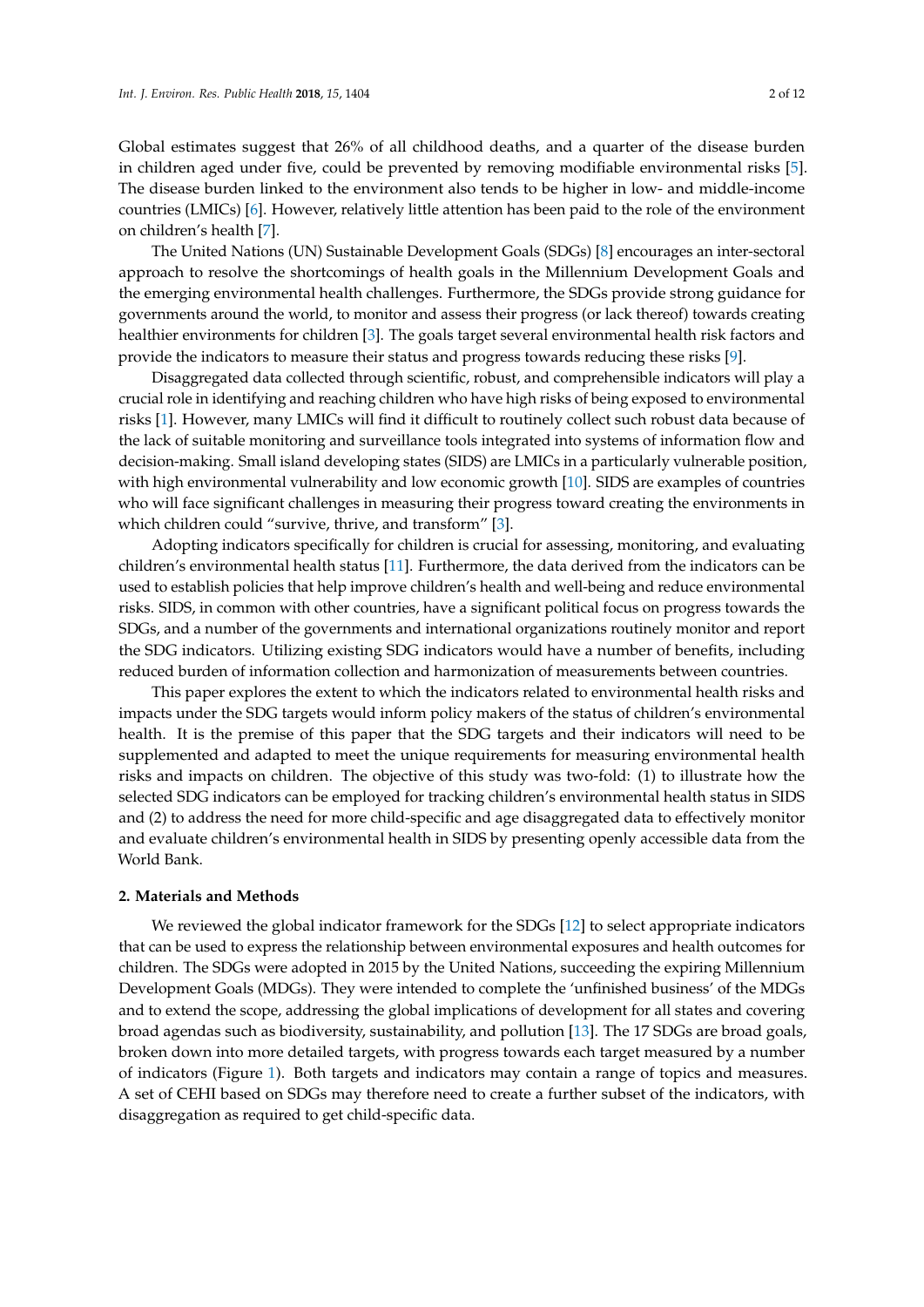<span id="page-2-0"></span>

**Figure 1.** Sample Sustainable Development Goals (SDG) hierarchy with numbering. **Figure 1.** Sample Sustainable Development Goals (SDG) hierarchy with numbering.

When selecting exposure-side indicators, we first set the strategic themes in relation to the leading topics of the 2012 Rio+20 UN Conference on Sustainable Development, which were food; water,  $\epsilon$  to the initial (MIACII), an event sities, and aliments shapes  $\epsilon$  [14]. We use dified the sanitation, and hygiene (WASH); energy; cities; and climate change [\[14\]](#page-10-6). We modified the Rio+20 theme of 'cities' to 'cities and human settlements' to correspond with SDG 11, as well as to ensure that the many settlements outside cities in SIDS were considered. Because geographical characteristics and the development status of SIDS can make their cities and human settlements particularly vulnerable to climate change [\[15\]](#page-10-7), we linked climate change to cities and human settlements and concentrated on showing the multiple effects of climate change and unsustainable settlements on children's health.  $\frac{1}{\sqrt{1-\frac{1}{\sqrt{1-\frac{1}{\sqrt{1-\frac{1}{\sqrt{1-\frac{1}{\sqrt{1-\frac{1}{\sqrt{1-\frac{1}{\sqrt{1-\frac{1}{\sqrt{1-\frac{1}{\sqrt{1-\frac{1}{\sqrt{1-\frac{1}{\sqrt{1-\frac{1}{\sqrt{1-\frac{1}{\sqrt{1-\frac{1}{\sqrt{1-\frac{1}{\sqrt{1-\frac{1}{\sqrt{1-\frac{1}{\sqrt{1-\frac{1}{\sqrt{1-\frac{1}{\sqrt{1-\frac{1}{\sqrt{1-\frac{1}{\sqrt{1-\frac{1}{\sqrt{1-\frac{1}{\sqrt{1-\frac{1}{\sqrt{1-\frac{1$ In addition, water contamination was identified as one of the major problems in waste management in SIDS [\[16\]](#page-10-8), waste management was incorporated as part of WASH.

For health-side indicators, we particularly focused on indicators related to the most significant contributors to the burden of disease in children of LMICs [\[9\]](#page-10-1). Therefore, we selected respiratory diseases, diarrheal diseases, malaria, and malnutrition as our main health outcomes. We also selected a health-side indicator addressing disasters as one of our main health-side indicators, because SIDS monitoring, and evaluation of children's environmental health children indicators, security are prone to natural disasters, often associated with extreme weather events and climate change [\[17\]](#page-10-9).

To construct children's environmental health indicators (CEHI) for SIDS, the multipleexposures–multiple-effect (MEME) framework, which was specifically developed for improving, monitoring, and evaluation of children's environmental health [\[2\]](#page-9-1), was populated with the selected SDG indicators and targets. The MEME framework was chosen because it allows one to describe separately to show the general objectives of the whole CEHI process. Because some measures that are the complex relationship between exposures and health outcomes with integrating socio-economic contexts and policy actions into the framework. Within each strategic theme, exposure-side indicators and context indicators were selected and health-side indicators were placed alongside the related exposure or context. Health outcomes were set by using SDG targets. Related SDGs were stated separately to show the general objectives of the whole CEHI process. Because some measures that are required to describe the context of the relationship between environmental exposures and health source of data because other international organizations' methods of country classifications were countered with  $\alpha$ outcomes were not readily available in the indicators list, we also reviewed indicators from the MEME framework and included its indicator in the list.

With robust data provided, the SDG indicators integrated into the MEME framework would enable monitoring and evaluation of children's environmental health. We searched the World Bank's DataBank [\[18\]](#page-10-10) for the data from 2010 to 2017 for data availability. We used the DataBank as a sole source of data because other international organizations' methods of country classifications were different from the World Bank's. The World Bank classifies small states into three groups: Caribbean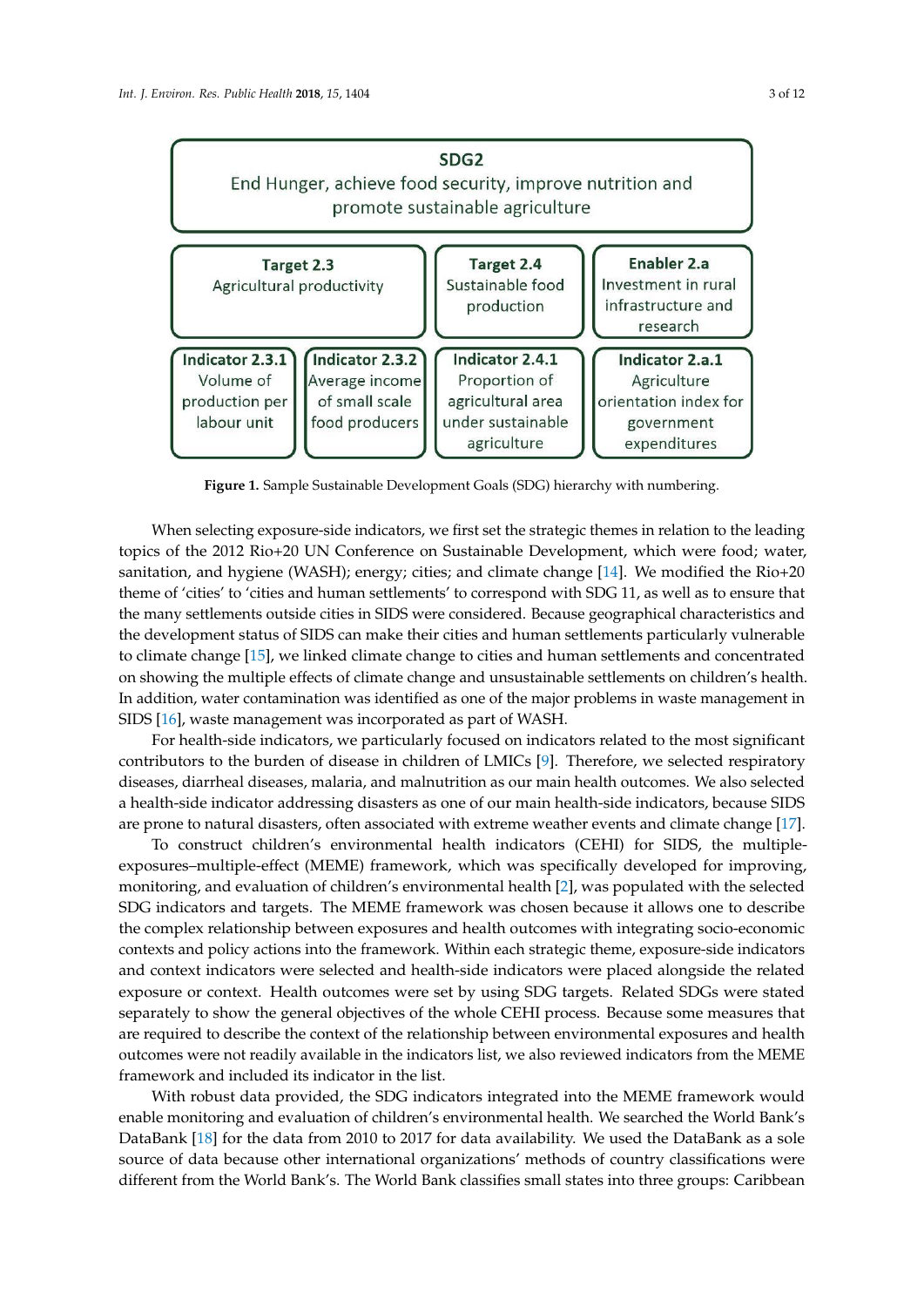small states (CSS), Pacific Island small states (PSS), and other small states [\[19\]](#page-10-11). Data for PSS were used as the closest equivalent for SIDS because the PSS group contains the largest number of LMICs and exclusively covers island states: nine states included in the PSS were Fiji, Kiribati, Marshall Islands, Federated States of Micronesia, Samoa, Solomon Islands, Tonga, Tuvalu, and Vanuatu [\[20\]](#page-10-12). CSS contains seven LMICs, including Belize, Dominica, Grenada, Guyana, Jamaica, Saint Lucia, and Saint Vincent and the Grenadines [\[20\]](#page-10-12).

#### **3. Results**

Table [1](#page-4-0) shows indicators from both the SDGs and the MEME frameworks. The exposure-side and health-side indicators, SDG targets, and goals were classified according to the strategic themes and placed in the MEME framework. Eleven exposure-side or context indicators related to food, WASH, energy, and cities and human settlements associated with climate change were selected from the global indicator framework and the MEME framework. For instance, poverty was viewed as a context indicator for food as poverty can create a vicious cycle that involves malnutrition [\[21\]](#page-10-13). Indicators on water, sanitation, hygiene, and waste management were matched to WASH as stated above.

Considering that energy is related to access to clean fuel and use of renewable energy sources [\[22\]](#page-10-14), energy was associated with indoor and outdoor air pollution.  $CO<sub>2</sub>$  emissions were placed as a context indicator for climate change because  $CO<sub>2</sub>$  emissions are generally regarded as one of the main causes of climate change [\[23\]](#page-10-15). In addition, a MEME indicator on assessing the number of children with an increased risk of malaria transmission was used as a exposure-side indicator for climate change because climate change has been suspected to increase malaria-transmissible areas [\[24\]](#page-10-16).

Health outcomes were composed of seven SDG health-side indicators on malnutrition, diarrheal diseases, respiratory diseases, malaria, and natural disasters. Thus, these indicators were mapped to food, WASH, energy, and climate change, respectively. Food was related to malnutrition because of the link between inadequate food intake and malnutrition. WASH was linked to the WASH mortality rate instead of mortality as a result of diarrheal disease, because there is no health-side indicator addressing diarrheal diseases in the global indicator framework for the SDGs.

For energy, because the use of biomass fuel is a major source of household air pollution [\[25\]](#page-10-17), access to clean fuels and technologies for cooking and heating can reduce the mortality rate attributed to household air pollution. Fossil fuel combustion can generate a number of air pollutants including sulfur oxides, nitrogen oxides, and particulate matter [\[26\]](#page-10-18), all of which can cause outdoor air pollution. It has been inferred that these air pollutants could result in pulmonary diseases [\[27\]](#page-10-19). Therefore, indicator 3.4.1 was used as a health-side indicator for energy because it includes chronic respiratory disease as health outcomes of interest.

Although there is a wide variety of effects of climate change on children's health [\[28\]](#page-10-20), climate change was specifically linked with malaria and natural disasters because of their relevance to SIDS. Furthermore, as climate change has been suspected to be linked to increased risks of mosquito-borne diseases [\[29\]](#page-10-21), malaria was selected as a health outcome for climate change. As the frequencies of extreme events, including droughts, floods, and extreme temperatures, can be affected by climate change [\[30\]](#page-10-22), climate change is thought to be a potential contributor to natural disasters.

Actions consisted of nine SDG targets corresponding to outcomes. Targets tackling health outcomes tend to involve multiple health outcomes in one target. Thus, health outcome targets were included if those targets state the health outcome of interest. For instance, WASH has four targets, two of which are health outcome targets. Because target 3.3 states water-borne diseases and target 3.4 states mortality due to water contamination, presumably related to diarrheal diseases, targets 3.3 and 3.4 were used as action indicators for WASH. Similarly, target 3.4 could be incorporated as an action indicator for energy because non-communicable diseases encompass chronic respiratory diseases. Because target 3.3 has malaria as one of the health outcomes of interests, it also links to climate change. The target on natural disasters was also regarded as an action indicator for climate change. Targets on poverty reduction and improving food security were employed for food.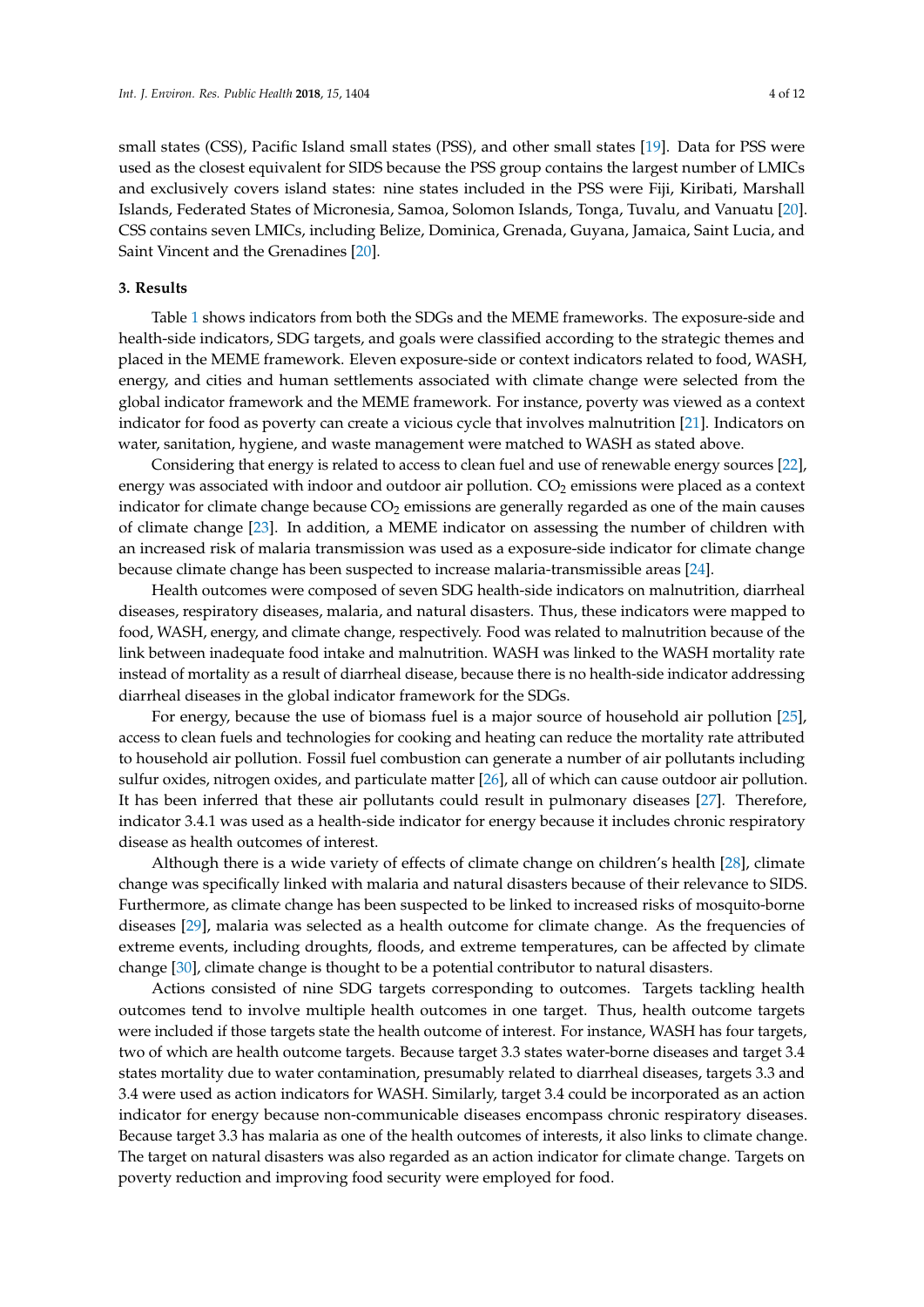Seven SDGs that indicate general objectives of each CEHI process are shown. SDG 3, "Ensure healthy lives and promote well-being for all at all ages [\[12\]](#page-10-4)", was included as a common goal and each strategic theme has corresponding goals.

<span id="page-4-0"></span>**Table 1.** Children's environmental health indicators designed for small island developing states (SIDS) \*.

| A. Strategic Theme: Food                                                                                                                                                                                                    |                                                                                                                                                                                                       |  |  |  |
|-----------------------------------------------------------------------------------------------------------------------------------------------------------------------------------------------------------------------------|-------------------------------------------------------------------------------------------------------------------------------------------------------------------------------------------------------|--|--|--|
| Contexts/Exposures                                                                                                                                                                                                          | <b>Related SDGs</b>                                                                                                                                                                                   |  |  |  |
| 1.2.1 Proportion of population living below the national poverty line,<br>by sex and age                                                                                                                                    |                                                                                                                                                                                                       |  |  |  |
| Health outcomes                                                                                                                                                                                                             |                                                                                                                                                                                                       |  |  |  |
| 2.2.1 Prevalence of stunting (height for age $<-2$ standard deviation<br>from the median of the World Health Organization (WHO) Child<br>Growth Standards among children under five years of age                            | Goal 1. End poverty in all its forms<br>everywhere<br>Goal 2. End hunger, achieve food<br>security and improved nutrition, and<br>promote sustainable agriculture<br>Goal 3. Ensure healthy lives and |  |  |  |
| 2.2.2 Prevalence of malnutrition (weight for height $\ge$ +2 or < -2<br>standard deviation from the median of the WHO Child Growth<br>Standards among children under five years of age, by type (wasting<br>and overweight) |                                                                                                                                                                                                       |  |  |  |
| Actions                                                                                                                                                                                                                     | promote well-being for all at all ages                                                                                                                                                                |  |  |  |
| 1.2 By 2030, reduce at least by half the proportion of men, women,<br>and children of all ages living in poverty in all its dimensions<br>according to national definitions                                                 |                                                                                                                                                                                                       |  |  |  |
| 2.1 By 2030, end hunger and ensure access by all people, in<br>particular the poor and people in vulnerable situations, including<br>infants, to safe, nutritious, and sufficient food all year round                       |                                                                                                                                                                                                       |  |  |  |
| B. Strategic theme: Water, sanitation, and hygiene (WASH)                                                                                                                                                                   |                                                                                                                                                                                                       |  |  |  |
| Contexts/Exposures                                                                                                                                                                                                          | <b>Related SDGs</b>                                                                                                                                                                                   |  |  |  |
| 6.1.1 Proportion of population using safely managed drinking<br>water services                                                                                                                                              |                                                                                                                                                                                                       |  |  |  |
| 6.2.1 Proportion of population using safely managed sanitation<br>services, including a hand-washing facility with soap and water                                                                                           |                                                                                                                                                                                                       |  |  |  |
| 6.3.1 Proportion of wastewater safely treated                                                                                                                                                                               |                                                                                                                                                                                                       |  |  |  |
| 6.3.2 Proportion of bodies of water with good ambient water quality                                                                                                                                                         |                                                                                                                                                                                                       |  |  |  |
| 11.6.1 Proportion of urban solid waste regularly collected and with<br>adequate final discharge out of total urban solid waste generated,<br>by cities                                                                      | Goal 3. Ensure healthy lives and<br>promote well-being for all at all ages<br>Goal 6. Ensure availability and<br>sustainable management of water and                                                  |  |  |  |
| 12.4.2 Hazardous waste generated per capita and proportion of<br>hazardous waste treated, by type of treatment                                                                                                              |                                                                                                                                                                                                       |  |  |  |
| Health outcomes                                                                                                                                                                                                             | sanitation for all                                                                                                                                                                                    |  |  |  |
| 3.9.2 Mortality rate attributed to unsafe water, unsafe sanitation, and<br>lack of hygiene (exposure to unsafe Water, Sanitation, and Hygiene<br>for All (WASH) services)                                                   |                                                                                                                                                                                                       |  |  |  |
| Actions                                                                                                                                                                                                                     |                                                                                                                                                                                                       |  |  |  |
| 3.3 By 2030, end the epidemics of AIDS, tuberculosis, malaria and<br>neglected tropical diseases and combat hepatitis, water-borne<br>diseases and other communicable diseases                                              |                                                                                                                                                                                                       |  |  |  |
| 3.9 By 2030, substantially reduce the number of deaths and illnesses<br>from hazardous chemicals and air, water, and soil pollution and<br>contamination                                                                    |                                                                                                                                                                                                       |  |  |  |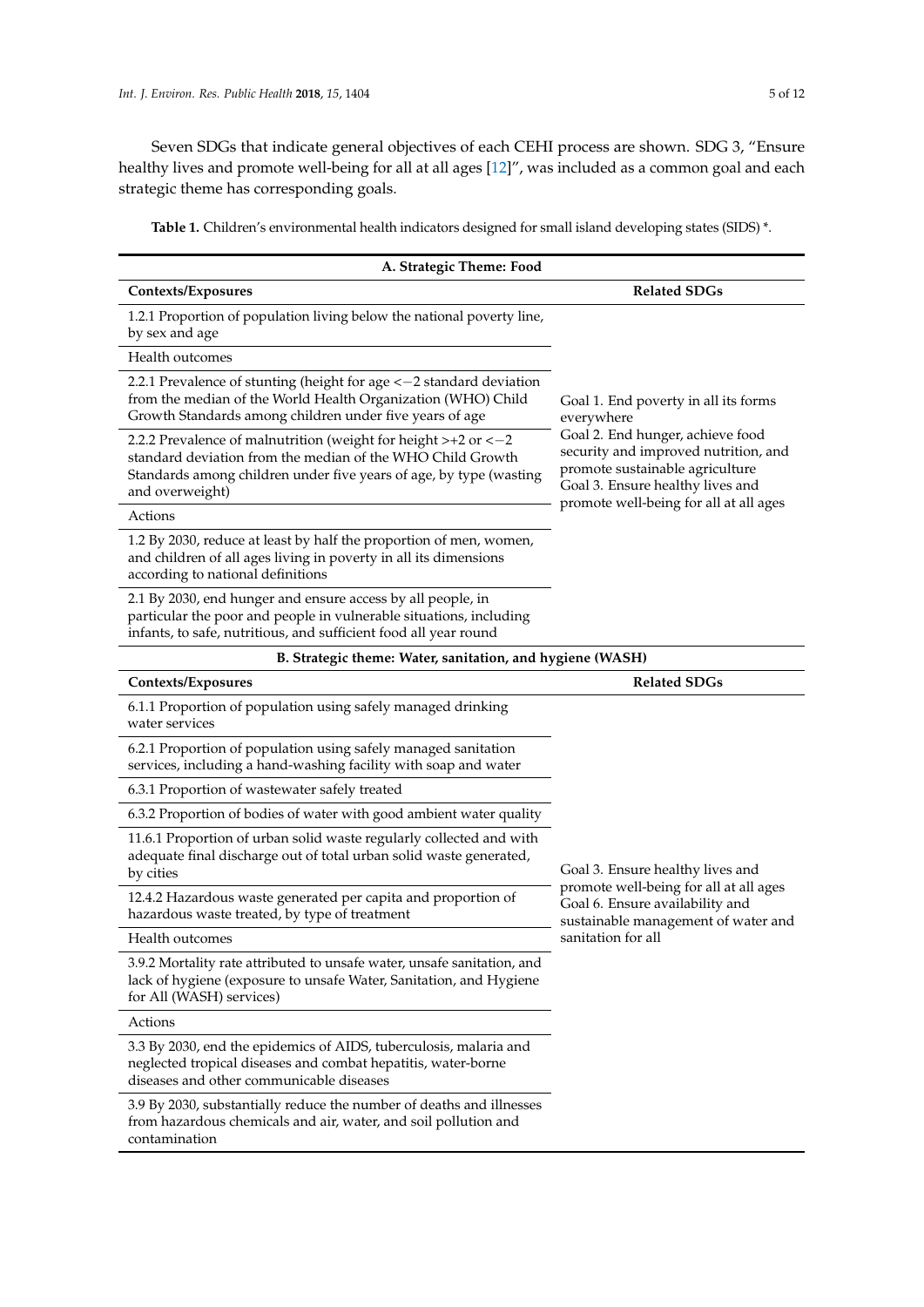**Table 1.** *Cont.*

| C. Strategic theme: Energy                                                                                                                                                                                                                                                                                                                                                                                                                             |                                                                                                                                                                                                                                                       |  |  |  |
|--------------------------------------------------------------------------------------------------------------------------------------------------------------------------------------------------------------------------------------------------------------------------------------------------------------------------------------------------------------------------------------------------------------------------------------------------------|-------------------------------------------------------------------------------------------------------------------------------------------------------------------------------------------------------------------------------------------------------|--|--|--|
| Contexts/Exposures                                                                                                                                                                                                                                                                                                                                                                                                                                     | <b>Related SDGs</b>                                                                                                                                                                                                                                   |  |  |  |
| 7.1.2 Proportion of population with primary reliance on clean fuels<br>and technology                                                                                                                                                                                                                                                                                                                                                                  |                                                                                                                                                                                                                                                       |  |  |  |
| 11.6.2 Annual mean levels of fine particulate matter (e.g., $PM_{2.5}$ and<br>$PM_{10}$ ) in cities (population weighted)                                                                                                                                                                                                                                                                                                                              |                                                                                                                                                                                                                                                       |  |  |  |
| Health outcomes                                                                                                                                                                                                                                                                                                                                                                                                                                        |                                                                                                                                                                                                                                                       |  |  |  |
| 3.4.1 Mortality rate attributed to cardiovascular disease, cancer,<br>diabetes, or chronic respiratory disease                                                                                                                                                                                                                                                                                                                                         | Goal 3. Ensure healthy lives and<br>promote well-being for all at all ages<br>Goal 7. Ensure access to affordable,                                                                                                                                    |  |  |  |
| 3.9.1 Mortality rate attributed to household and ambient<br>air pollution                                                                                                                                                                                                                                                                                                                                                                              |                                                                                                                                                                                                                                                       |  |  |  |
| Actions                                                                                                                                                                                                                                                                                                                                                                                                                                                | reliable, sustainable, and modern<br>energy for all                                                                                                                                                                                                   |  |  |  |
| 3.4 By 2030, reduce premature mortality from non-communicable<br>diseases by one-third through prevention and treatment and<br>promote mental health and well-being                                                                                                                                                                                                                                                                                    |                                                                                                                                                                                                                                                       |  |  |  |
| 3.9 By 2030, substantially reduce the number of deaths and illnesses<br>from hazardous chemicals and air, water, and soil pollution<br>and contamination                                                                                                                                                                                                                                                                                               |                                                                                                                                                                                                                                                       |  |  |  |
| 7.1 By 2030, ensure universal access to affordable, reliable, and<br>modern energy services                                                                                                                                                                                                                                                                                                                                                            |                                                                                                                                                                                                                                                       |  |  |  |
| D. Strategic theme: Cities and human settlements - Climate change                                                                                                                                                                                                                                                                                                                                                                                      |                                                                                                                                                                                                                                                       |  |  |  |
| Contexts/Exposures                                                                                                                                                                                                                                                                                                                                                                                                                                     | <b>Related SDGs</b>                                                                                                                                                                                                                                   |  |  |  |
| $9.4.1 \text{ CO}_2$ emission per unit of value added                                                                                                                                                                                                                                                                                                                                                                                                  |                                                                                                                                                                                                                                                       |  |  |  |
| 11.1.1 Proportion of urban population living in slums, informal<br>settlements, or inadequate housing                                                                                                                                                                                                                                                                                                                                                  |                                                                                                                                                                                                                                                       |  |  |  |
| Children aged 0-14 years living in areas endemic for insect-borne<br>diseases [2]                                                                                                                                                                                                                                                                                                                                                                      |                                                                                                                                                                                                                                                       |  |  |  |
| Health outcomes                                                                                                                                                                                                                                                                                                                                                                                                                                        | Goal 3. Ensure healthy lives and<br>promote well-being for all at all ages<br>Goal 11. Make cities and human<br>settlements inclusive, safe, resilient,<br>and sustainable<br>Goal 13. Take urgent action to combat<br>climate change and its impacts |  |  |  |
| 3.3.3 Malaria incidence per 1000 population                                                                                                                                                                                                                                                                                                                                                                                                            |                                                                                                                                                                                                                                                       |  |  |  |
| 11.5.1 Number of deaths, missing persons, and directly affected<br>persons attributed to disasters per 100,000 population                                                                                                                                                                                                                                                                                                                              |                                                                                                                                                                                                                                                       |  |  |  |
| Actions                                                                                                                                                                                                                                                                                                                                                                                                                                                |                                                                                                                                                                                                                                                       |  |  |  |
| 3.3 By 2030, end the epidemics of malaria and neglected tropical<br>diseases and combat water-borne diseases and other<br>communicable diseases                                                                                                                                                                                                                                                                                                        |                                                                                                                                                                                                                                                       |  |  |  |
| 11.5 By 2030, significantly reduce the number of deaths and the<br>number of people affected and substantially decrease the direct<br>economic losses relative to global gross domestic product caused by<br>disasters, including water-related disasters, with a focus on<br>protecting the poor and people in vulnerable situations<br>Sources: Briggs, 2003 [2]: United Nations Ceneral Assembly 2014 [31] * Context/exposure/health outcome/action |                                                                                                                                                                                                                                                       |  |  |  |

Sources: Briggs, 2003 [\[2\]](#page-9-1); United Nations General Assembly, 2014 [\[31\]](#page-10-23). \* Context/exposure/health outcome/action numbering taken from Sustainable Development Goals (SDG) target and indicator numbering as described in Figure [1.](#page-2-0) Abbreviations: AIDS, Acquired Immune Deficiency Syndrome; PM10, particulate matter less than or equal to 10  $\mu$ m in diameter; PM<sub>2.5</sub>, particulate matter less than or equal to 2.5  $\mu$ m in diameter.

Table [2](#page-6-0) provides data variables and data availability for the selected exposures. One indicator could have a number of data variables in the DataBank. Labels of data variables presented here are identical to those in the DataBank. Discrepancies between, as well as within, strategic domains were observed. Accessibility to data on climate change was relatively high. Data on WASH and energy were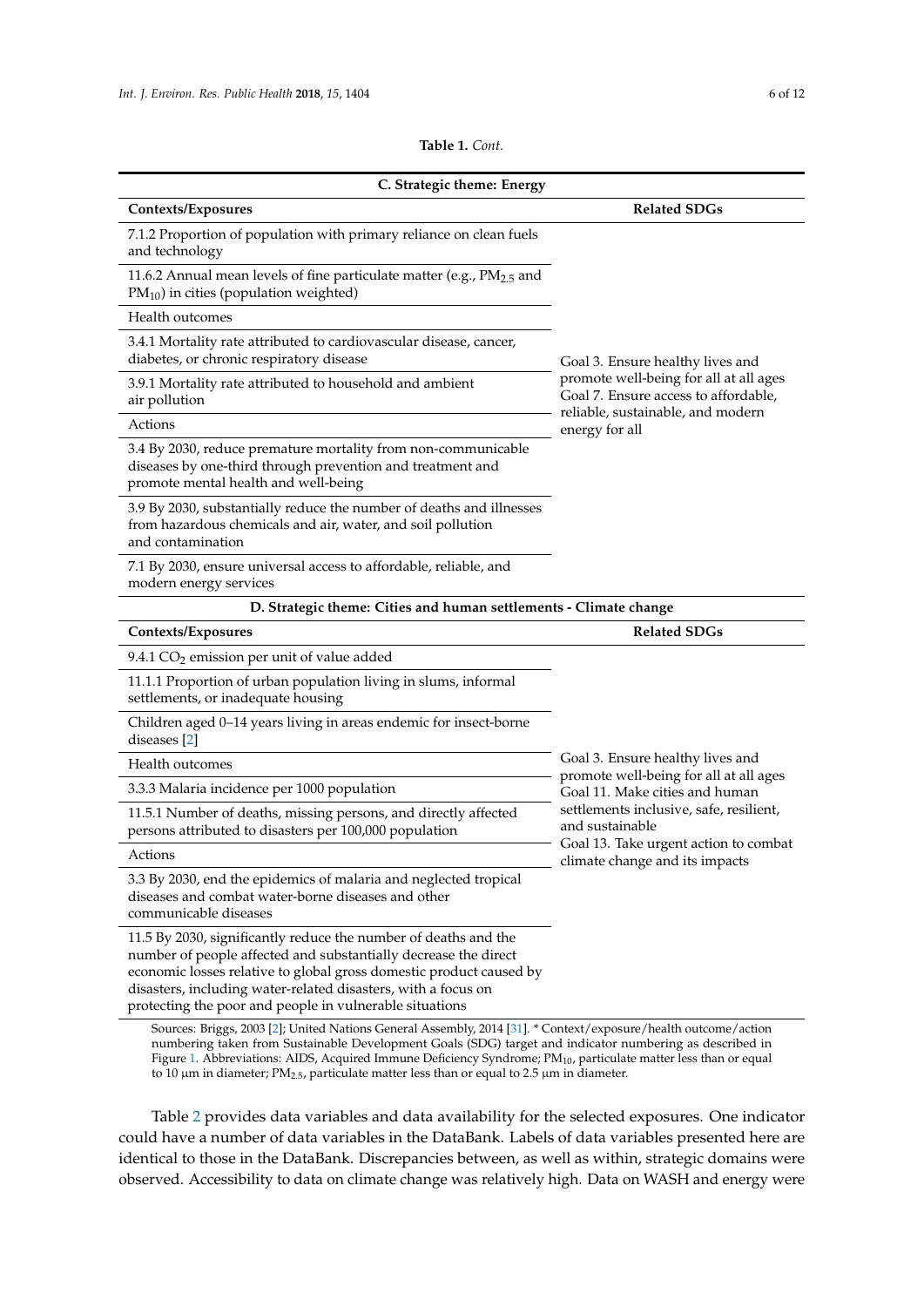only available at a basic level, such as percentage of people using basic drinking water services and mean annual concentration of PM2.5. An advanced level of data, including people having access to safely managed drinking water or people having exposure to PM<sub>2.5</sub> concentration exceeding WHO interim target-3 level, was not readily accessible. For WASH, indicators on waste management and water quality did not even have data variables specified in the DataBank. Data for poverty were not found in the Databank. Even though some of the exposure-side indicators were disaggregated by location of residence, none of the data were child specific.

<span id="page-6-0"></span>

| <b>Strategic Theme</b>                   | <b>Exposure-Side Data Variables</b>                                                                                                                    | Data Availability  |
|------------------------------------------|--------------------------------------------------------------------------------------------------------------------------------------------------------|--------------------|
| Food                                     | 1.2.1 Poverty headcount ratio at national poverty lines (%<br>of population; total, rural, and urban)                                                  | Data not available |
| Water, sanitation, and<br>hygiene (WASH) | 6.1.1 People using at least basic drinking water services (%<br>of population; total, rural, and urban)                                                |                    |
|                                          | 6.2.1 People practicing open defecation (% of population;<br>total, rural, and urban)                                                                  |                    |
|                                          | 6.2.1 People using at least basic sanitation services (% of<br>population; total, rural, and urban)                                                    |                    |
|                                          | 6.1.1 People using safely managed drinking water services<br>(% of population; total, rural, and urban)                                                |                    |
|                                          | 6.2.1 People using safely managed sanitation services (% of<br>population; total, rural, and urban)                                                    | Data not available |
|                                          | 6.2.1 People with basic handwashing facilities including<br>soap and water (% of population; total, rural, and urban)                                  |                    |
|                                          | 6.3.1 Proportion of wastewater safely treated                                                                                                          |                    |
|                                          | 6.3.2 Proportion of bodies of water with good ambient<br>water quality                                                                                 |                    |
|                                          | 11.6.1 Proportion of urban solid waste regularly collected<br>and with adequate final discharge out of total urban solid<br>waste generated, by cities | No data variable   |
|                                          | 12.4.2 Hazardous waste generated per capita and<br>proportion of hazardous waste treated, by type<br>of treatment                                      |                    |
| Energy                                   | 7.1.2 Access to clean fuels and technologies for cooking (%<br>of population)                                                                          |                    |
|                                          | 7.1.2 Access to electricity (% of population; total, rural,<br>and urban)                                                                              |                    |
|                                          | 11.6.2 $PM2.5$ air pollution, mean annual exposure<br>(micrograms per cubic meter)                                                                     | As for population  |
|                                          | 11.6.2 $PM2.5$ air pollution, population exposed to levels<br>exceeding WHO guideline value (% of total)                                               |                    |
|                                          | 11.6.2 $PM_{2.5}$ air pollution, population exposed to levels<br>exceeding WHO Interim Target-1 value (% of total)                                     |                    |
|                                          | 11.6.2 $PM2.5$ air pollution, population exposed to levels<br>exceeding WHO Interim Target-2 value (% of total)                                        | Data not available |
|                                          | 11.6.2 $PM2.5$ air pollution, population exposed to levels<br>exceeding WHO Interim Target-3 value (% of total)                                        |                    |

**Table 2.** Data on the selected exposures in Pacific Island small states (PSS).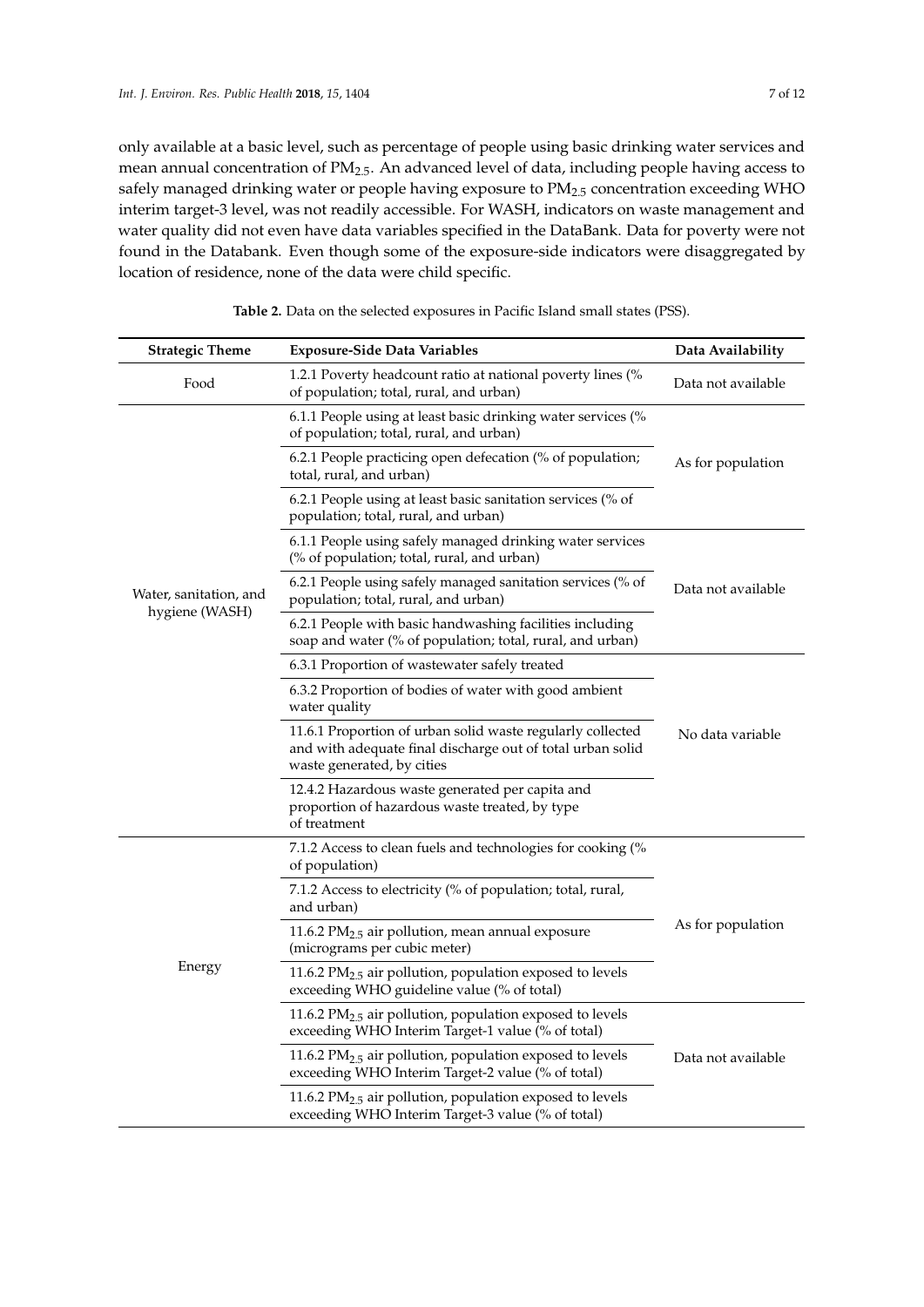| <b>Strategic Theme</b>                             | <b>Exposure-Side Data Variables</b>                                           | Data Availability |
|----------------------------------------------------|-------------------------------------------------------------------------------|-------------------|
| Cities and human<br>settlements: climate<br>change | 9.4.1 $CO2$ emission per unit of value added (kg per 2010<br>US\$ of GDP)     | As for population |
|                                                    | 9.4.1 $CO2$ emission per unit of value added (kg per 2011<br>PPP \$ of GDP)   |                   |
|                                                    | 9.4.1 $CO2$ emission per unit of value added (kg per PPP \$<br>of GDP)        |                   |
|                                                    | 9.4.1 $CO2$ emission per unit of value added (metric tons<br>per capita)      |                   |
|                                                    | Children aged 0-14 years living in areas endemic for<br>insect-borne diseases | Not applicable    |

**Table 2.** *Cont.*

(Sources: DataBank from the World Bank Group [\[18\]](#page-10-10) and Briggs, 2003 [\[2\]](#page-9-1)). Abbreviations: PM<sub>2.5</sub>, particulate matter less than or equal to 2.5  $\mu$ m in diameter; WHO, World Health Organization; US\$, United States Dollar; PPP, purchasing power parity; GDP, gross domestic product.

Table [3](#page-7-0) shows data variables and data availaiblty for the selected health outcomes. Health data were rarely available for PSS. Data have been collected for only two health outcomes; namely prevalence of undernourishment and mortality from cardiovascular disease, cancer, diabetes, or chronic respiratory disease between the exact ages 30 and 70. However, data were not child-specific. For other indicators, data were either not available or data variables did not exist in the Databank. Health-side indicators on food were the only indicators that are child-specific, but no data have been collected.

<span id="page-7-0"></span>

| <b>Strategic Themes</b>                                          | <b>Health-Side Data Variables</b>                                                                                                                                         | Data Availability  |  |
|------------------------------------------------------------------|---------------------------------------------------------------------------------------------------------------------------------------------------------------------------|--------------------|--|
| Food                                                             | 2.2.1 Prevalence of undernourishment (% of population)                                                                                                                    | As for population  |  |
|                                                                  | 2.2.1 Prevalence of severe wasting, weight for height (%<br>of children under five; total, female, and male)                                                              |                    |  |
|                                                                  | 2.2.1 Prevalence of stunting, weight for height (% of<br>children under five; total, female, and male)                                                                    | Data not available |  |
|                                                                  | 2.2.1 Prevalence of underweight, weight for height (% of<br>children under five; total, female, and male)                                                                 |                    |  |
|                                                                  | 2.2.1 Prevalence of wasting, weight for height (% of<br>children under five; total, female, and male)                                                                     |                    |  |
| Water, sanitation, and<br>hygiene (WASH)                         | 3.9.2 Mortality rate attributed to unsafe water, unsafe<br>sanitation, and lack of hygiene (exposure to unsafe water,<br>sanitation, and hygiene for all (WASH) services) | No data variable   |  |
| Energy                                                           | 3.4.1 Mortality from cardiovascular disease, cancer,<br>diabetes, or chronic respiratory disease between exact<br>ages 30 and 70 (%)                                      | As for population  |  |
|                                                                  | 3.9.1 Mortality rate attributed to household and ambient<br>air pollution                                                                                                 | No data variable   |  |
| Cities and human<br>settlements: Climate<br>change               | 3.3.3 Malaria incidence per 1000 population                                                                                                                               | Data not available |  |
|                                                                  | 11.5.1 Number of deaths, missing persons, and directly<br>affected persons attributed to disasters per<br>100,000 population                                              | No data variable   |  |
| $1.1$ $1.7$ $1.7$ $1.7$<br><b>L4 01</b><br>$P_1$ , $P_2$ , $P_3$ |                                                                                                                                                                           |                    |  |

**Table 3.** Data on the selected health outcomes in PSS.

Sources: DataBank from the World Bank Group [\[18\]](#page-10-10).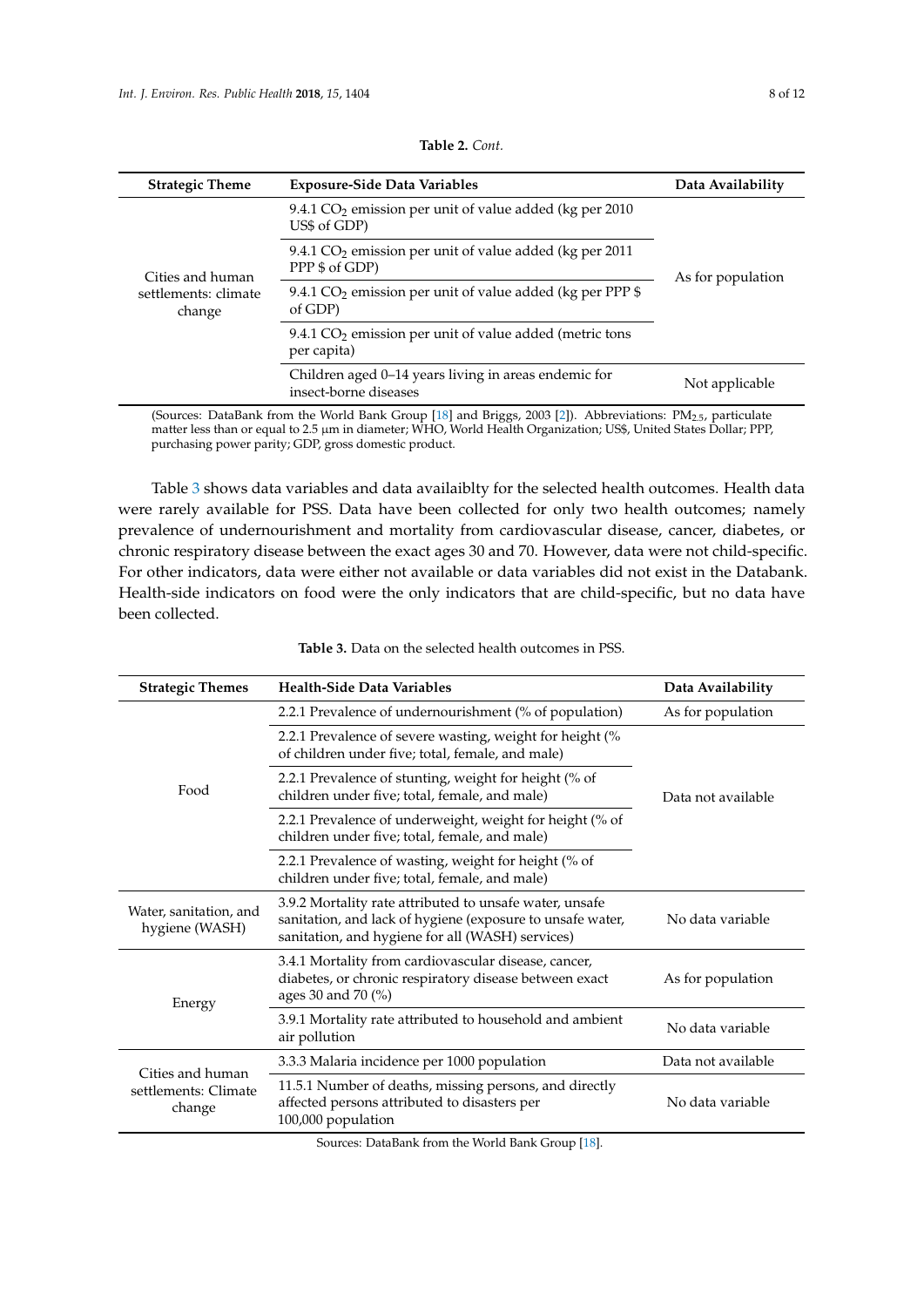#### **4. Discussion**

The SDGs and MEME indicators were formulated around the MEME framework to illustrate the relationship between the selected environmental risks and health consequences in children. The four strategic themes, namely, food, WASH, energy, and climate change, associated with cities and human settlements were selected because of their significance in the SDGs and relevance to situations in SIDS. For instance, food insecurity has been a major concern in SIDS [\[32\]](#page-10-24), and SIDS heavily rely on combustion of fossil fuels [\[33\]](#page-11-0) to generate energy. Depletion of fresh water, lack of proper sanitation facilities, and inappropriate treatment of waste water have been environmental threats to SIDS [\[34\]](#page-11-1), and SIDS are vulnerable to the imminent impacts of climate change [\[35\]](#page-11-2).

The strategic themes were linked to the leading causes of childhood mortality [\[6,](#page-9-5)[9\]](#page-10-1), preventable through improving environmental conditions. The limitation of this approach was that we linked a single environmental exposure to a specific health outcome, but there are many cases where multiple exposures can cause multiple health outcomes in a complex relationship. However, use of the MEME framework can reduce the bias because it allows a more systematic approach to the complex relationship between exposures and health outcomes.

The indicators in the framework can be used to generate scientific data for SIDS. In addition, because of their relevance to the SDGs, the indicators can inform policy makers of the glimpse of the current environmental health status. To determine the data availability and simulate future usage, data from the World Bank's DataBank were presented.

PSS were used as a probe for SIDS because PSS encompassed the largest number of LMICs and exclusively contained island states. CSS include Belize and Suriname, which are not island countries [\[36\]](#page-11-3). Because the common characteristics can stem from the geographical peculiarity of islands [\[37\]](#page-11-4), using PSS as an example was plausible. The shortcoming that was found in the scrutiny of data was that because the SDG indicators were developed to be used at country level to feed into a global level perspective, they are not ideally fitted for assessing children's environmental health status for SIDS. Therefore, SIDS should develop complementary/supplementary indicators that meet their national needs.

In addition, none of the exposure data were disaggregated by age. Similarly, the health-side indicators in the SDGs are mostly not child-specific. Even though the guidelines for SDG indicator measurement include data disaggregation into age bands where possible [\[38\]](#page-11-5), it is unclear whether source data from SIDS contain the detail required to achieve this. We know that children are disproportionately affected by environmental exposures because of their unique exposure pathways and their growing bodies and systems [\[39\]](#page-11-6), making it especially important to collect disaggregated data by age group to track progress in children's health.

Furthermore, data robustness could also be enhanced through collection and summarization of age metadata. Analysis of age-disaggregated data would then enable identification of susceptible age groups and analysis of health status gaps between age groups. In addition, this information would help prioritize the allocation of limited resources in SIDS. Thus, it is inferred that disaggregating these indicators by age will be required before adopting the indicators for assessing children's environmental health status in SIDS.

Collection of data on both environmental risks and the related health outcomes provides a basis for identifying the effects of environmental interventions on health outcomes. Data availability was appraised for each strategic theme and was found to be mostly unavailable—especially in health outcomes. Only 2 out of 18 data variables have data collected in health outcomes.

In addition to the lack of data availability, there was a tendency for a number of health outcomes to be included in one health-side target and separate data variables were not provided in the data list. For instance, health-side target 3.3; "By 2030, end the epidemics of Acquired Immune Deficiency Syndrome (AIDS), tuberculosis, malaria, and neglected tropical diseases and combat hepatitis, water-borne diseases, and other communicable diseases [\[12\]](#page-10-4)", did not have a disaggregated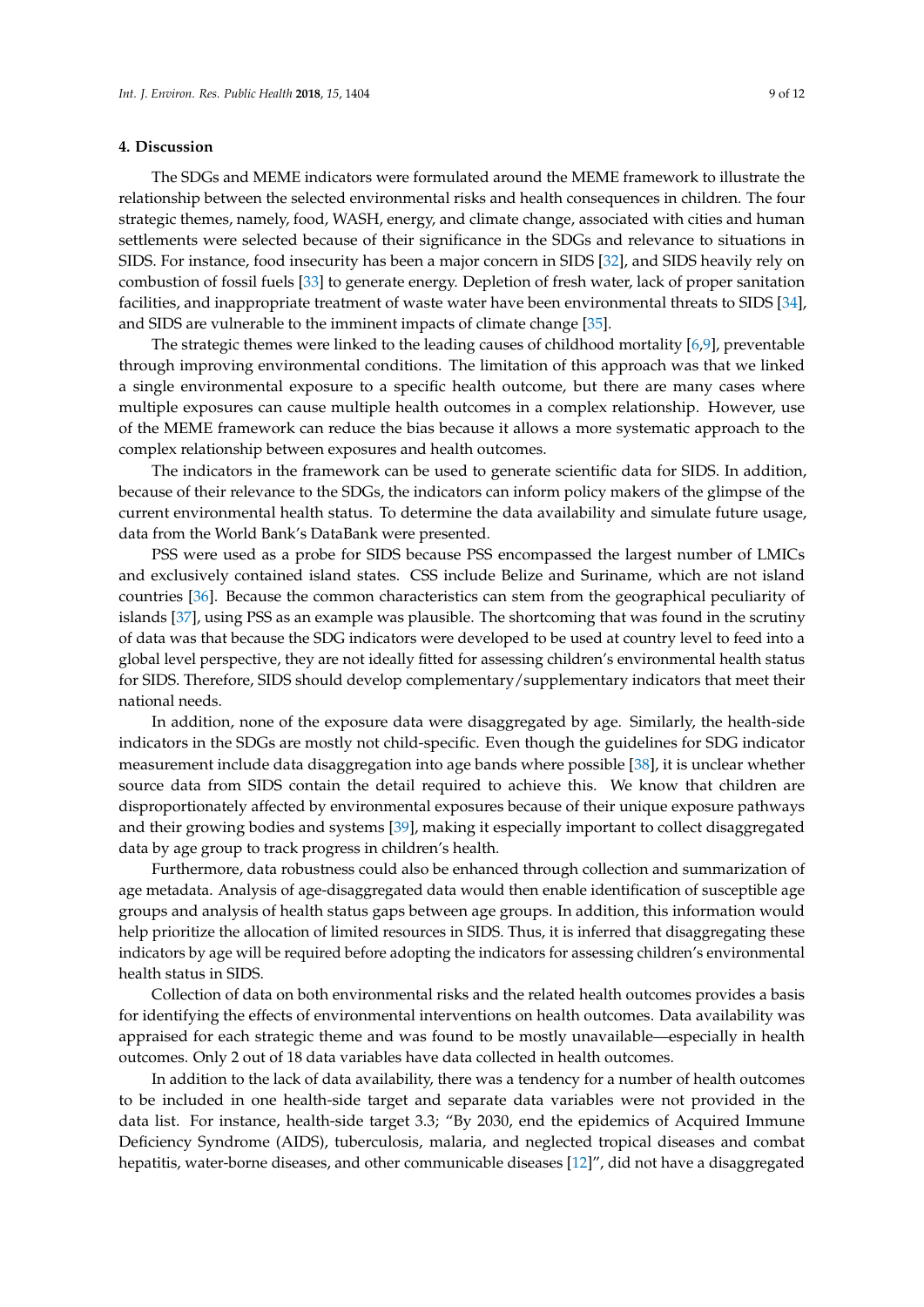data variable for water-borne diseases in the Databank. If a data variable is missing, the corresponding data would not be accessible either.

Similarly, exposure data were not appropriately elaborated in the data. For instance, energy only focused on access to clean fuel, while improved stove could be more feasible in LMICs settings. Hence, it is crucial to specify a complete set of indicators in the data variables to collect robust data and monitor children's environmental health status for SIDS.

### **5. Conclusions**

This study proposes a coherent set of the most important CEHIs for SIDS, using the MEME framework to show the linkages between exposure-side indicators and health-side indicators. The SDG goals, targets, and indicators, supplemented by indicators from the MEME children's environmental health framework, provide a common reference point. There are many advantages to developing a set of CEHIs that are based on SDG targets and indicators. SIDS are required to regularly report progress on SDGs so a proposal for collection of data , which contributes to this reporting, will align with existing focus areas.

Whilst most of the SDG indicators are not child-specific, the guidelines for data collection request disaggregation into age and gender groups. This disaggregated data is unavailable in the World Bank DataBank, but some may be available from other sources. Not all of the SDG indicators are ideally suited for assessing children's environmental health, and SIDS should develop complementary/supplementary indicators for more specific exposure-side and health-side indicators.

Setting up a data collection process and system based on a suitable set of indicators will provide evidence that will help SIDS to identify and target their most important children's environmental health issues.

**Author Contributions:** Conceptualization, E.M.J. and P.J.; Data curation, E.M.J.; Formal Analysis, E.M.J.; Investigation, E.M.J., P.J., and C.B.; Methodology, E.M.J., R.K., E.H.H., and E.M.K.; Writing—Original Draft Preparation, E.M.J.; Writing—Review & Editing, E.M.J., P.J., C.B., R.K., P.D.S., E.M.K., and E.H.H.; Supervision, E.M.K. and E.H.H.

**Funding:** This research received no external funding.

**Acknowledgments:** We would like to gratefully acknowledge support from the Korea International Cooperation Agency [Grant number: 2017-002]; and the Bill & Melinda Gates Foundation [Grant number: OPP1150374].

**Conflicts of Interest:** The authors declare no conflict of interest.

## **References**

- <span id="page-9-0"></span>1. UNICEF. *Global Goals for Every Child: Healthy, Safe, Educated and Empowered Children and Young People Are the Key to a Peaceful, Prosperous and Sustainable World*; UNICEF: New York, NY, USA, 2015.
- <span id="page-9-1"></span>2. Briggs, D.J. *World Health Organization. Making a Difference: Indicators to Improve Children's Environmental Health*; WHO: Geneva, Switzerland, 2003.
- <span id="page-9-2"></span>3. Neira, M.; Fletcher, E.; Brune-Drisse, M.N.; Pfeiffer, M.; Adair-Rohani, H.; Dora, C. Environmental health policies for women's, children's and adolescents' health. *Bull. WHO* **2017**, *95*, 604. [\[CrossRef\]](http://dx.doi.org/10.2471/BLT.16.171736) [\[PubMed\]](http://www.ncbi.nlm.nih.gov/pubmed/28804173)
- <span id="page-9-3"></span>4. Valent, F.; Little, D.A.; Bertollini, R.; Nemer, L.E.; Barbone, F.; Tamburlini, G. Burden of disease attributable to selected environmental factors and injury among children and adolescents in europe. *Lancet* **2004**, *363*, 2032–2039. [\[CrossRef\]](http://dx.doi.org/10.1016/S0140-6736(04)16452-0)
- <span id="page-9-4"></span>5. Prüss-Üstün, A.; Neira, M. *Preventing Disease through Healthy Environments: A Global Assessment of the Burden of Disease from Environmental Risks*; World Health Organization: Geneva, Switzerland, 2016.
- <span id="page-9-5"></span>6. Kassebaum, N.; Kyu, H.H.; Zoeckler, L.; Olsen, H.E.; Thomas, K.; Pinho, C.; Bhutta, Z.A.; Dandona, L.; Ferrari, A.; Ghiwot, T.T. Child and adolescent health from 1990 to 2015: Findings from the global burden of diseases, injuries, and risk factors 2015 study. *JAMA Pediatrics* **2017**, *171*, 573–592. [\[PubMed\]](http://www.ncbi.nlm.nih.gov/pubmed/28384795)
- <span id="page-9-6"></span>7. Dora, C.; Haines, A.; Balbus, J.; Fletcher, E.; Adair-Rohani, H.; Alabaster, G.; Hossain, R.; de Onis, M.; Branca, F.; Neira, M. Indicators linking health and sustainability in the post-2015 development agenda. *Lancet* **2015**, *385*, 380–391. [\[CrossRef\]](http://dx.doi.org/10.1016/S0140-6736(14)60605-X)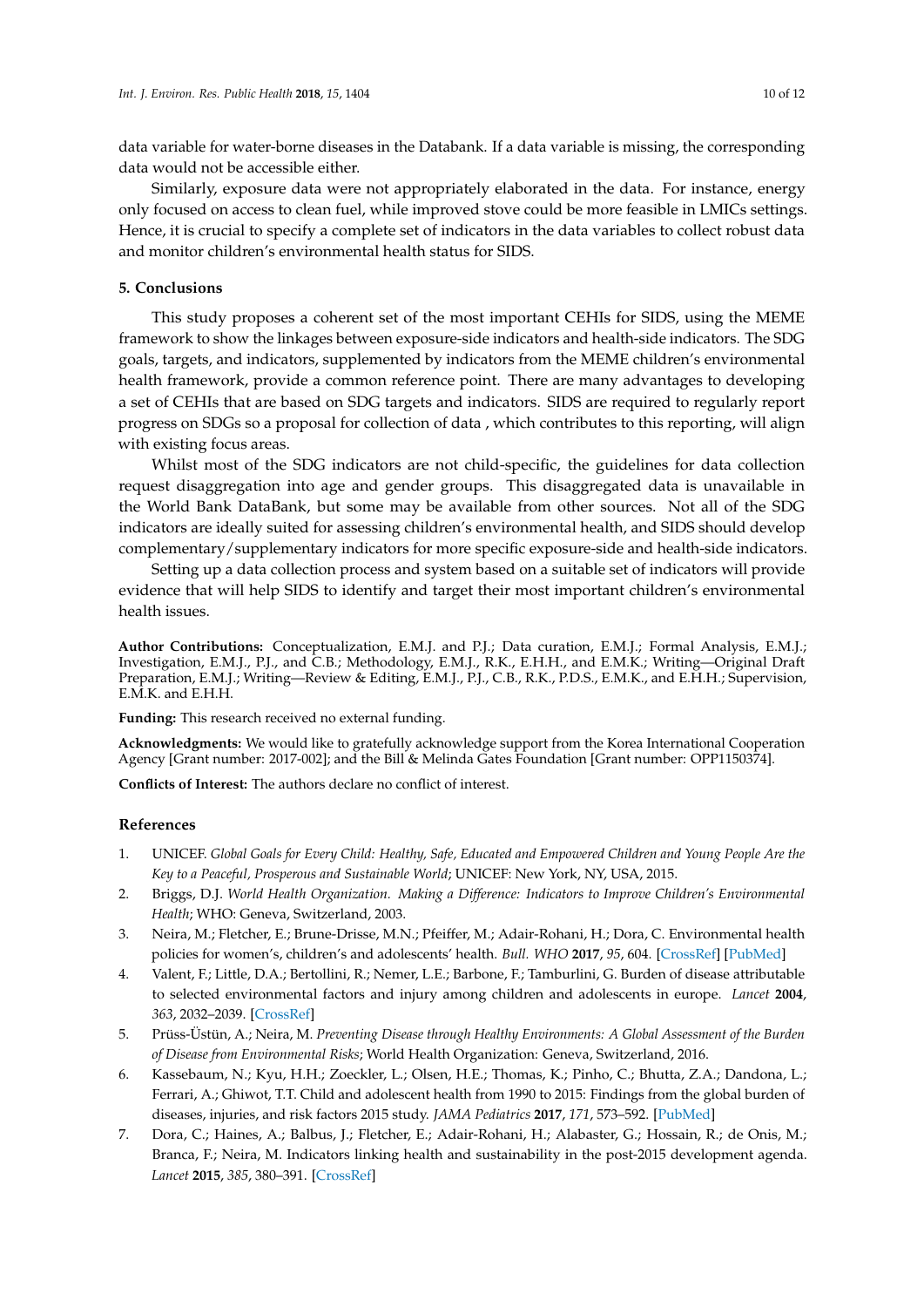- <span id="page-10-0"></span>8. UN. *Transforming Our World: The 2030 Agenda for Sustainable Development*; United Nations: New York, NY, USA, 2015.
- <span id="page-10-1"></span>9. WHO. *Don't Pollute My Future! The Impact of the Environment on Children's Health*; World Health Organization: Geneva, Switzerland, 2017.
- <span id="page-10-2"></span>10. OECD. *Making Development Co-Operation Work for Small Island Developing States*; OECD: Paris, France, 2018.
- <span id="page-10-3"></span>11. Jung, E.M.; Kim, E.M.; Kang, M.; Goldizen, F.; Gore, F.; Drisse, M.N.B.; Ha, E.H. Children's environmental health indicators for low- and middle-income countries in asia. *Ann. Glob. Health* **2017**, *83*, 530–540. [\[CrossRef\]](http://dx.doi.org/10.1016/j.aogh.2017.10.013) [\[PubMed\]](http://www.ncbi.nlm.nih.gov/pubmed/29221526)
- <span id="page-10-4"></span>12. UN General Assembly. *Work of the Statistical Commission Pertaining to the 2030 Agenda for Sustainable Development (a/res/71/313)*; UN General Assembly: New York, NY, USA, 2017.
- <span id="page-10-5"></span>13. Hill, P.S.; Buse, K.; Brolan, C.E.; Ooms, G. How can health remain central post-2015 in a sustainable development paradigm? *Glob. Health* **2014**, *10*, 18. [\[CrossRef\]](http://dx.doi.org/10.1186/1744-8603-10-18) [\[PubMed\]](http://www.ncbi.nlm.nih.gov/pubmed/24708779)
- <span id="page-10-6"></span>14. UN. *Report of the United Nations Conference on Sustainable Development; United Nations: New York, NY,* USA, 2012.
- <span id="page-10-7"></span>15. Campbell-Lendrum, D.; Corvalán, C. Climate change and developing-country cities: Implications for environmental health and equity. *J. Urban Health* **2007**, *84*, 109–117. [\[CrossRef\]](http://dx.doi.org/10.1007/s11524-007-9170-x) [\[PubMed\]](http://www.ncbi.nlm.nih.gov/pubmed/17393341)
- <span id="page-10-8"></span>16. UNEP. Waste Management in Small Island Developing States. Progress in the Implementation of the Programme of Action for the Sustainable Development of Small Island Developing States. Available online: <http://islands.unep.ch/d99-6a2.htm> (accessed on 14 June 2018).
- <span id="page-10-9"></span>17. United Nations Human Settlements Programme. *Urbanization and Climate Change in Small Island Developing States*; UN-Habitat: Nairobi, Kenya, 2015.
- <span id="page-10-10"></span>18. The World Bank Group. *Databank*; The World Bank Group: Washington, DC, USA, 2018.
- <span id="page-10-11"></span>19. The World Bank Group. Countries and Economies. Available online: <https://data.worldbank.org/country> (accessed on 15 June 2018).
- <span id="page-10-12"></span>20. The World Bank Group. Low & Middle Income. Available online: [https://data.worldbank.org/income](https://data.worldbank.org/income-level/low-and-middle-income?view=chart)[level/low-and-middle-income?view=chart](https://data.worldbank.org/income-level/low-and-middle-income?view=chart) (accessed on 15 June 2018).
- <span id="page-10-13"></span>21. Schiff, M.; Valdes, A. Poverty, food intake, and malnutrition: Implications for food security in developing countries. *Am. J. Agric. Econ.* **1990**, *72*, 1318–1322. [\[CrossRef\]](http://dx.doi.org/10.2307/1242554) [\[PubMed\]](http://www.ncbi.nlm.nih.gov/pubmed/12285329)
- <span id="page-10-14"></span>22. McCollum, D.; Gomez Echeverri, L.; Riahi, K.; Parkinson, S. Sdg7: Ensure access to affordable, reliable, sustainable and modern energy for all. *UN Chron.* **2017**. [\[CrossRef\]](http://dx.doi.org/10.24948/2017.01)
- <span id="page-10-15"></span>23. Anderson, T.R.; Hawkins, E.; Jones, P.D. CO<sub>2</sub>, the greenhouse effect and global warming: From the pioneering work of arrhenius and callendar to today's earth system models. *Endeavour* **2016**, *40*, 178–187. [\[CrossRef\]](http://dx.doi.org/10.1016/j.endeavour.2016.07.002) [\[PubMed\]](http://www.ncbi.nlm.nih.gov/pubmed/27469427)
- <span id="page-10-16"></span>24. Caminade, C.; Kovats, S.; Rocklov, J.; Tompkins, A.M.; Morse, A.P.; Colón-González, F.J.; Stenlund, H.; Martens, P.; Lloyd, S.J. Impact of climate change on global malaria distribution. *Proc. Natl. Acad. Sci. USA* **2014**, *111*, 3286–3291. [\[CrossRef\]](http://dx.doi.org/10.1073/pnas.1302089111) [\[PubMed\]](http://www.ncbi.nlm.nih.gov/pubmed/24596427)
- <span id="page-10-17"></span>25. De Koning, H.W.; Smith, K.R.; Last, J.M. Biomass fuel combustion and health. *Bull. WHO* **1985**, *63*, 11–26. [\[PubMed\]](http://www.ncbi.nlm.nih.gov/pubmed/3872729)
- <span id="page-10-18"></span>26. IEA OECD. *Energy and Air Pollution: World Energy Outlook Special Report*; OECD: Paris, France, 2016.
- <span id="page-10-19"></span>27. Kurt, O.K.; Zhang, J.; Pinkerton, K.E. Pulmonary health effects of air pollution. *Curr. Opin. Pulm. Med.* **2016**, *22*, 138–143. [\[CrossRef\]](http://dx.doi.org/10.1097/MCP.0000000000000248) [\[PubMed\]](http://www.ncbi.nlm.nih.gov/pubmed/26761628)
- <span id="page-10-20"></span>28. Ahdoot, S.; Pacheco, S.E. Global climate change and children's health. *Pediatrics* **2015**, *136*, e1468–e1484. [\[CrossRef\]](http://dx.doi.org/10.1542/peds.2015-3233) [\[PubMed\]](http://www.ncbi.nlm.nih.gov/pubmed/26504134)
- <span id="page-10-21"></span>29. Reiter, P. Climate change and mosquito-borne disease. *Environ. Health Perspect.* **2001**, *109*, 141–161. [\[CrossRef\]](http://dx.doi.org/10.1289/ehp.01109s1141) [\[PubMed\]](http://www.ncbi.nlm.nih.gov/pubmed/11250812)
- <span id="page-10-22"></span>30. Field, C.B. *Managing the Risks of Extreme Events and Disasters to Advance Climate Change Adaptation: Special Report of the Intergovernmental Panel on Climate Change*; Cambridge University Press: New York, NY, USA, 2012.
- <span id="page-10-23"></span>31. UN General Assembly. *Draft Outcome Document of the Third International Conference on Small Island Developing States*; UN General Assembly: New York, NY, USA, 2014.
- <span id="page-10-24"></span>32. Charlton, K.E.; Russell, J.; Gorman, E.; Hanich, Q.; Delisle, A.; Campbell, B.; Bell, J. Fish, food security and health in pacific island countries and territories: A systematic literature review. *BMC Public Health* **2016**, *16*, 285. [\[CrossRef\]](http://dx.doi.org/10.1186/s12889-016-2953-9) [\[PubMed\]](http://www.ncbi.nlm.nih.gov/pubmed/27009072)